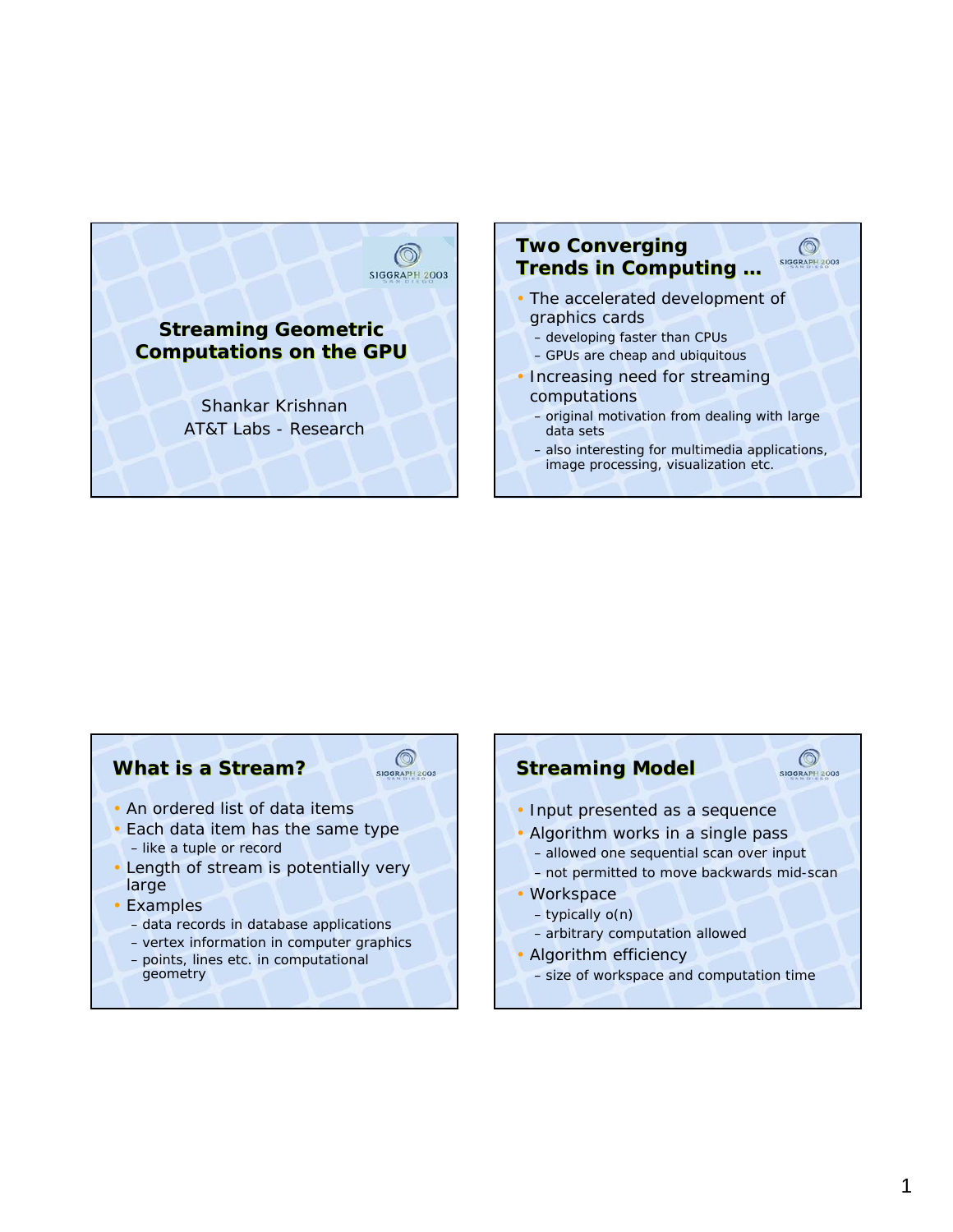

- (data and performance driven)
- To improve algorithm performance

How does streaming help performance?



# **Von Neumann Bottleneck**



- Memory bottleneck
	- CPU processing faster than memory bandwidth
	- discrepancy getting worse
	- large caches and sophisticated prefetching strategies alleviate bottleneck to some extent
	- caches occupy large portions of real estate in modern ship design

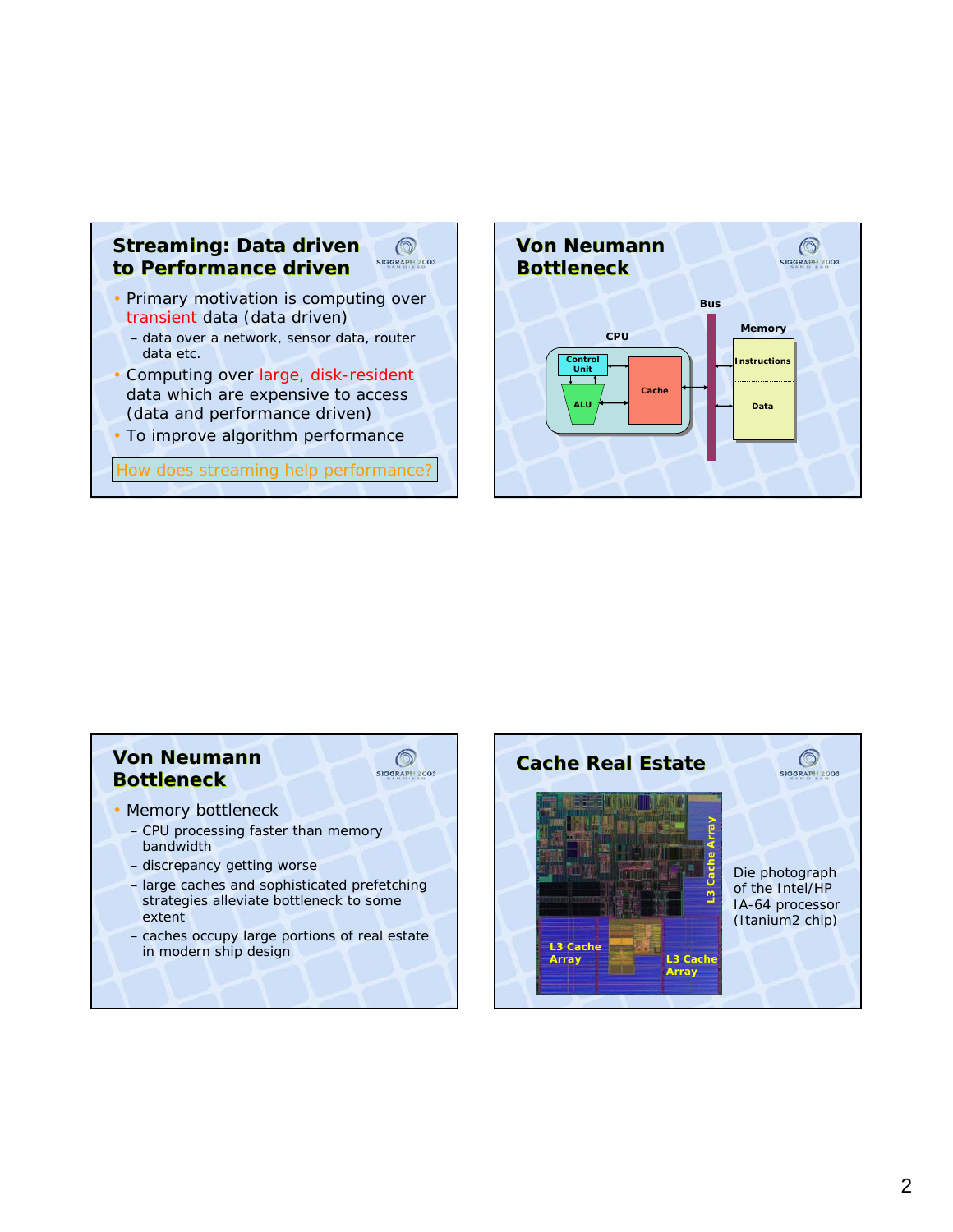### **Von Neumann Bottleneck**



#### • Memory bottleneck

- CPU processing faster than memory bandwidth
- discrepancy getting worse
- large caches and sophisticated prefetching strategies alleviate bottleneck to some extent
- caches occupy large portions of real estate in modern ship design
- Unacceptable for computationally intensive applications



### **Proposed Solutions**



- Systolic Arrays (Kung-Leiserson '78)
	- computational units arranged in specific topology (like grid or line)
	- data flows from one computational unit to its neighbors
	- early graphics processor design based on systolic arrays

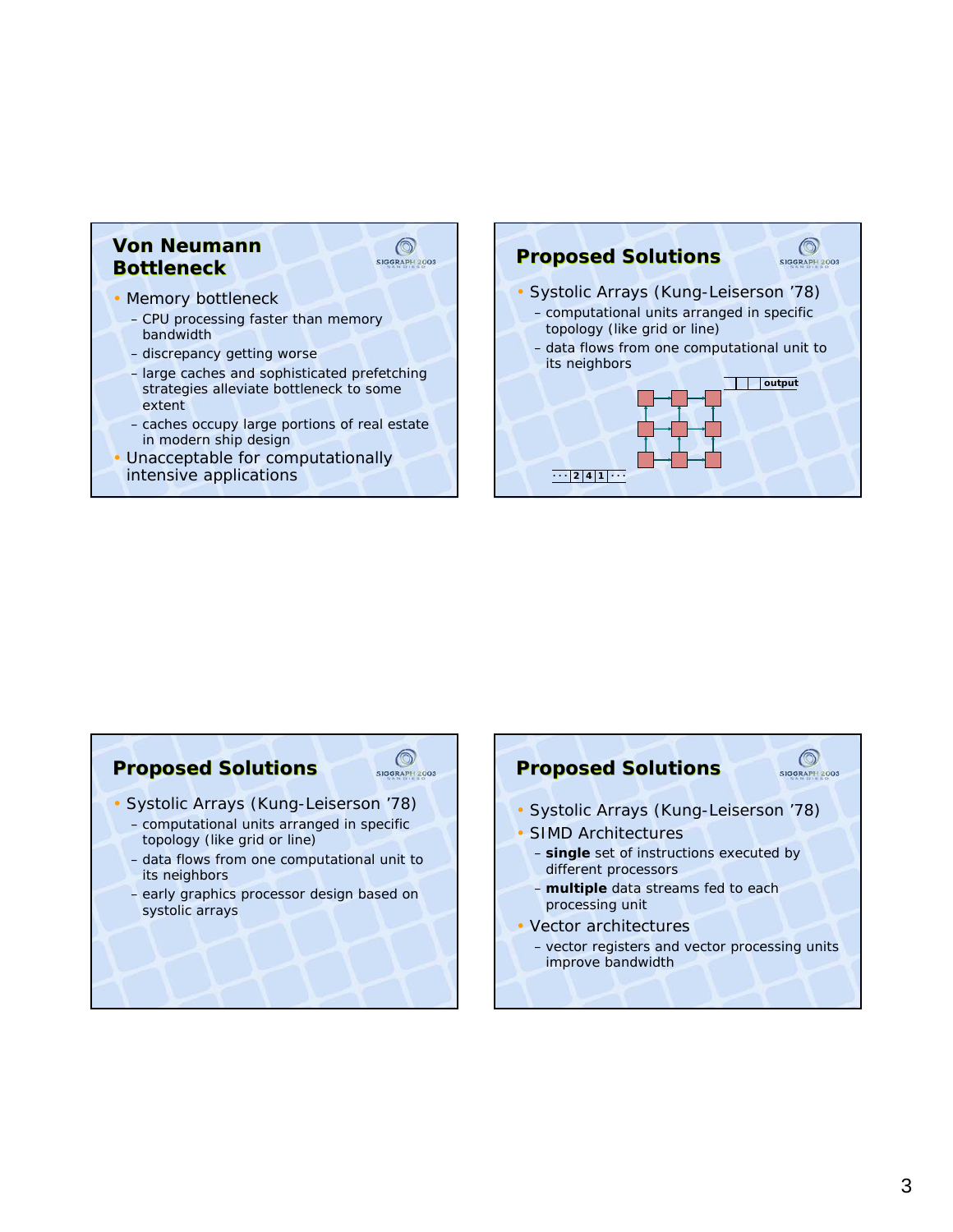





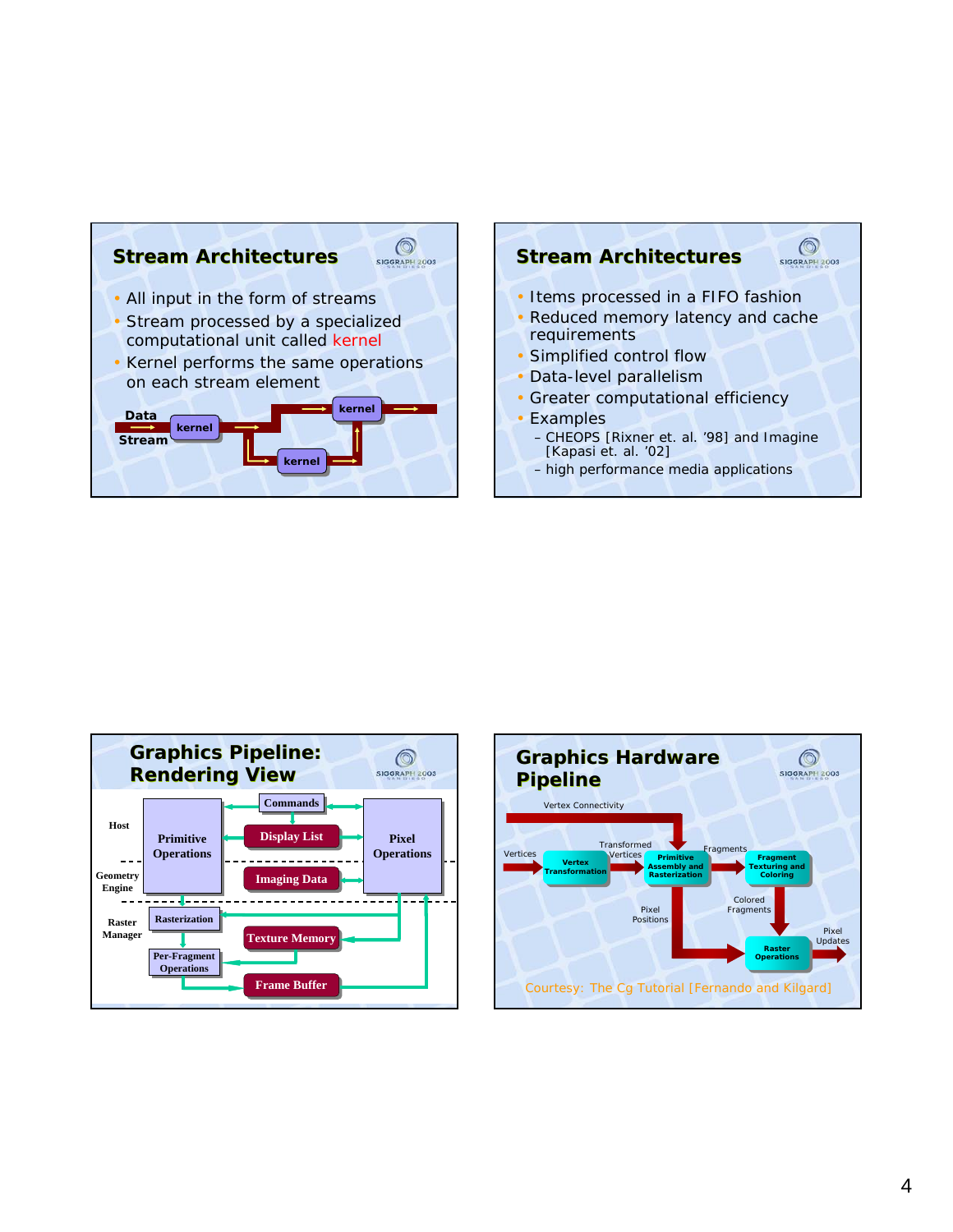





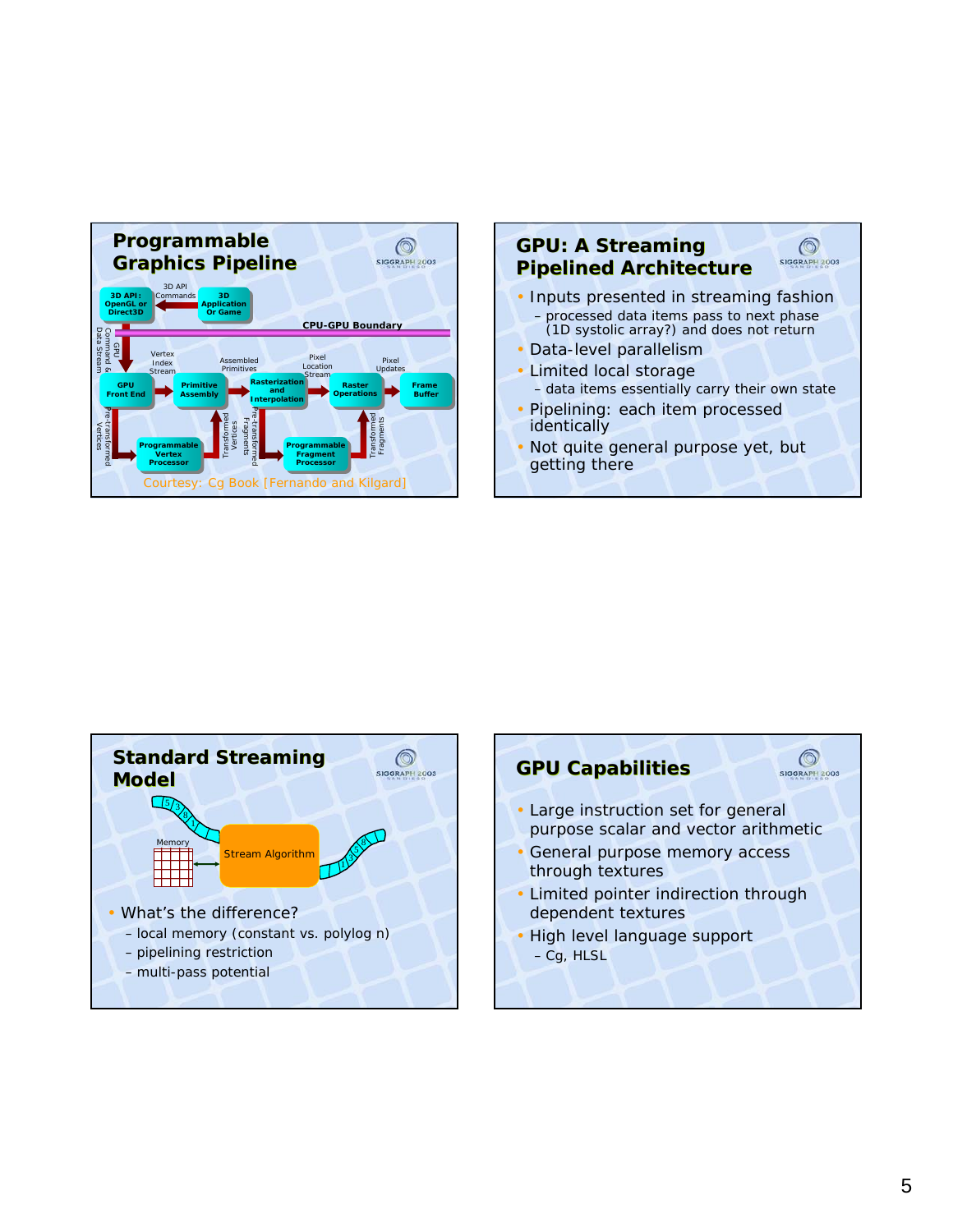### **Diverse Applications**

- Visibility, shadow computation
- Occlusion culling
- Motion planning, collision detection

 $\circledcirc$ SIGGRAPH 2003

 $\circledcirc$ 

**SIGGRAPH 2003** 

- Physically-based modeling
- Image processing, FFT, wavelet analysis
- Radiosity, radiance, ray tracing
- Linear algebra, differential equations
- Computational geometry, solid modeling
- A lot more …

# **Streaming Geometric Computations on the GPU**

**SIGGRAPH 2003** 

Shankar Krishnan AT&T Labs - Research

## **Geometric Algorithms in Hardware**

Use computational power of the GPU to implement geometric algorithms

- Large speedups
- Circumvent problems of geometric complexity
- For some problems, CPU-bound solutions are hard
- Can handle other geometric settings (dynamic/kinetic)

# $\circledcirc$ **Issues of Error** SIGGRAPH 2003 • Geometric input is continuous • Computation and output are on finite-precision grid • Error determined by grid resolution and rasterization process • Approximation algorithms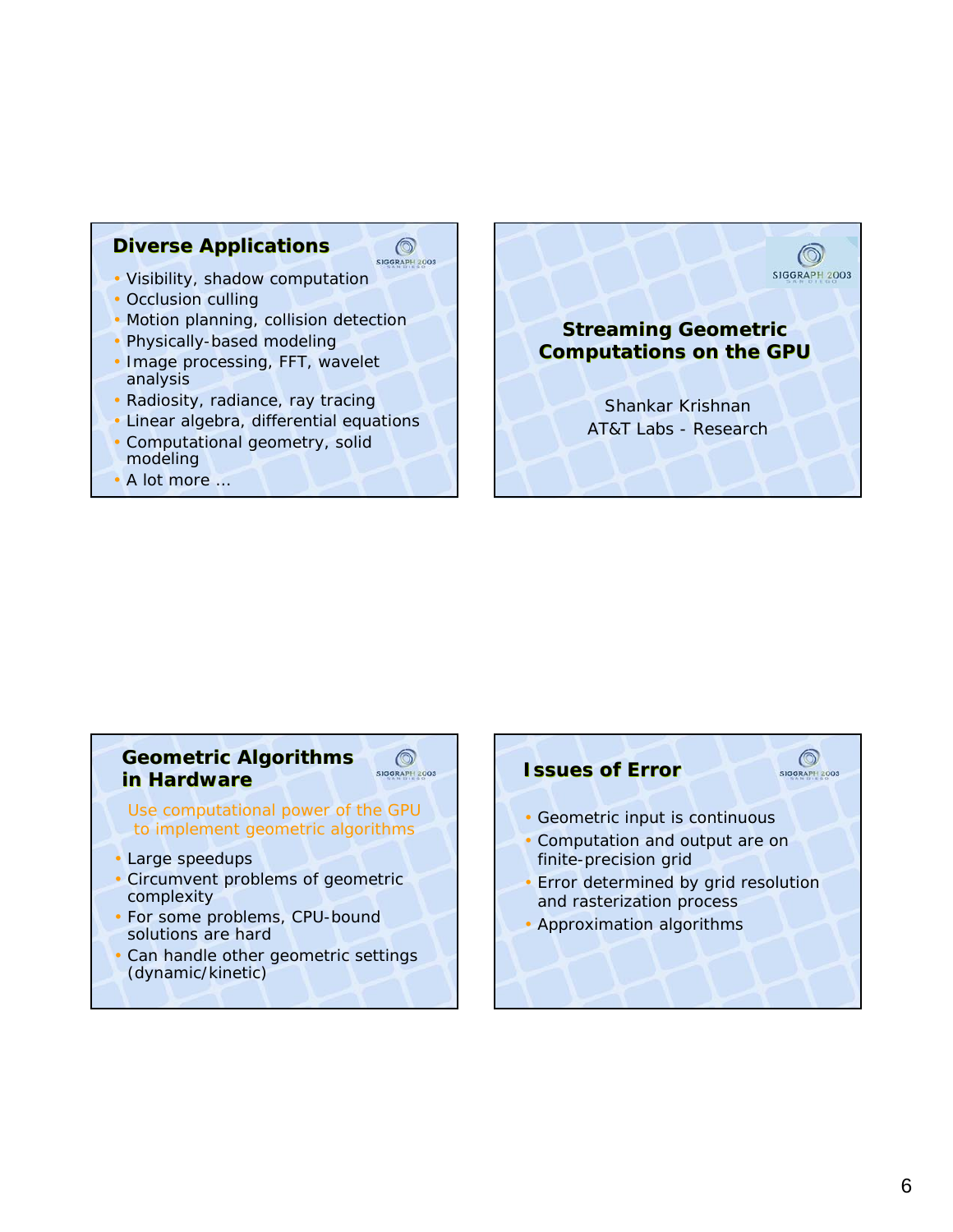





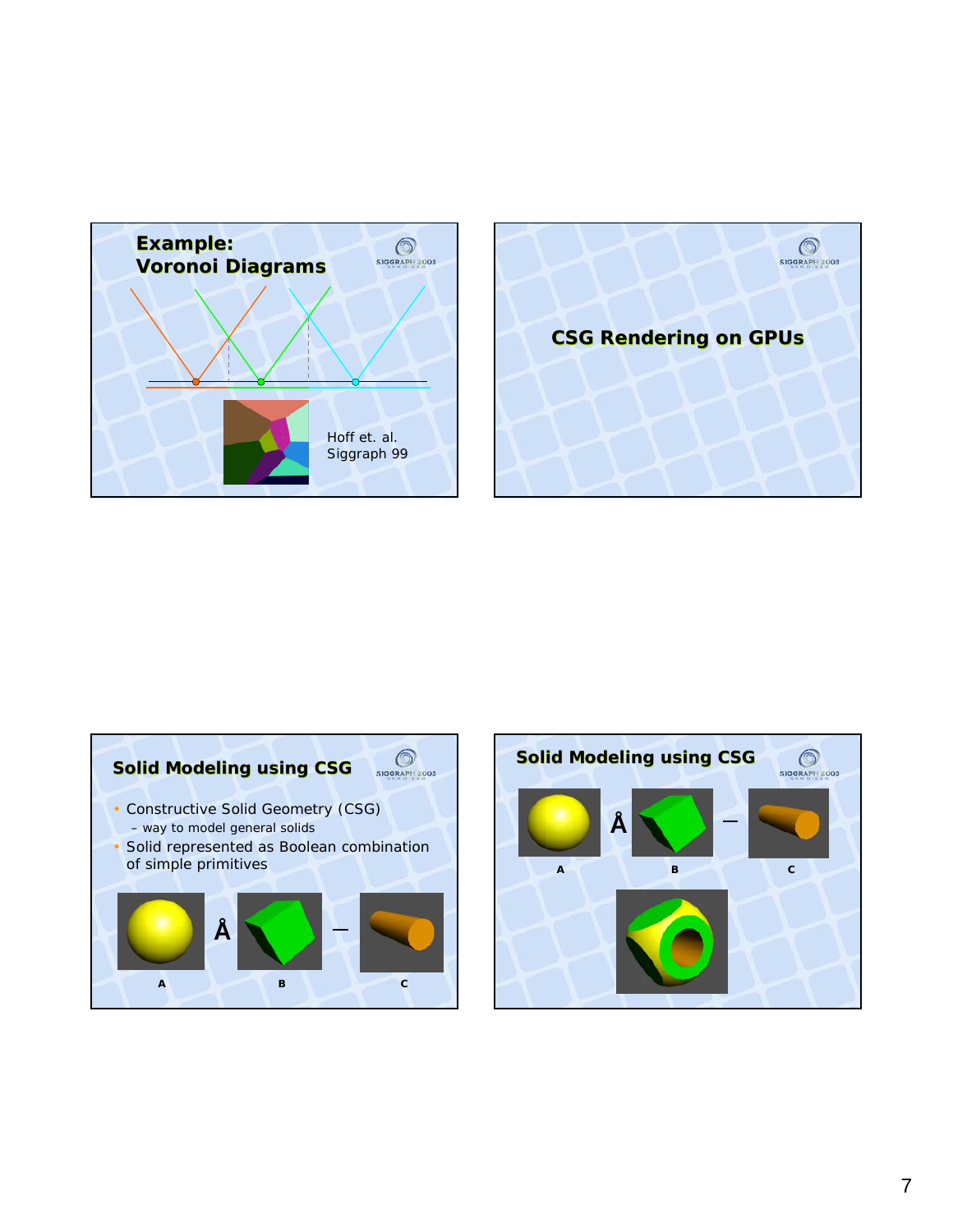### $\bigcirc$ **Solid Modeling using CSG** • Constructive Solid Geometry (CSG) – way to model general solids

- Solid represented as Boolean combination of simple primitives
- Two possibilities to render these objects
	- compute boundary representation using sophisticated geometric algorithms • expensive, robustness is an issue
	- directly render them implicitly
		- no mesh representation
		- effective for quick feedback during design process

### **Tree Normalization**

- CSG expression
	- general expression with unions, intersections and differences
- Can be modified to canonical sum-ofproducts form

 $\circledcirc$ SIGGRAPH 2003

- algorithm provided by Goldfeather et. al.
- Assumed as input in the rest of talk



# $\circledcirc$ **Bradley Fighting Vehicle** SIGGRAPH 2003 • Over 8000 primitive objects – polyhedra – ellipsoids, generalized quadrics – tori – surfaces of revolution • Over 5000 CSG operations totally – individual trees vary from 10s to 100s of CSG operations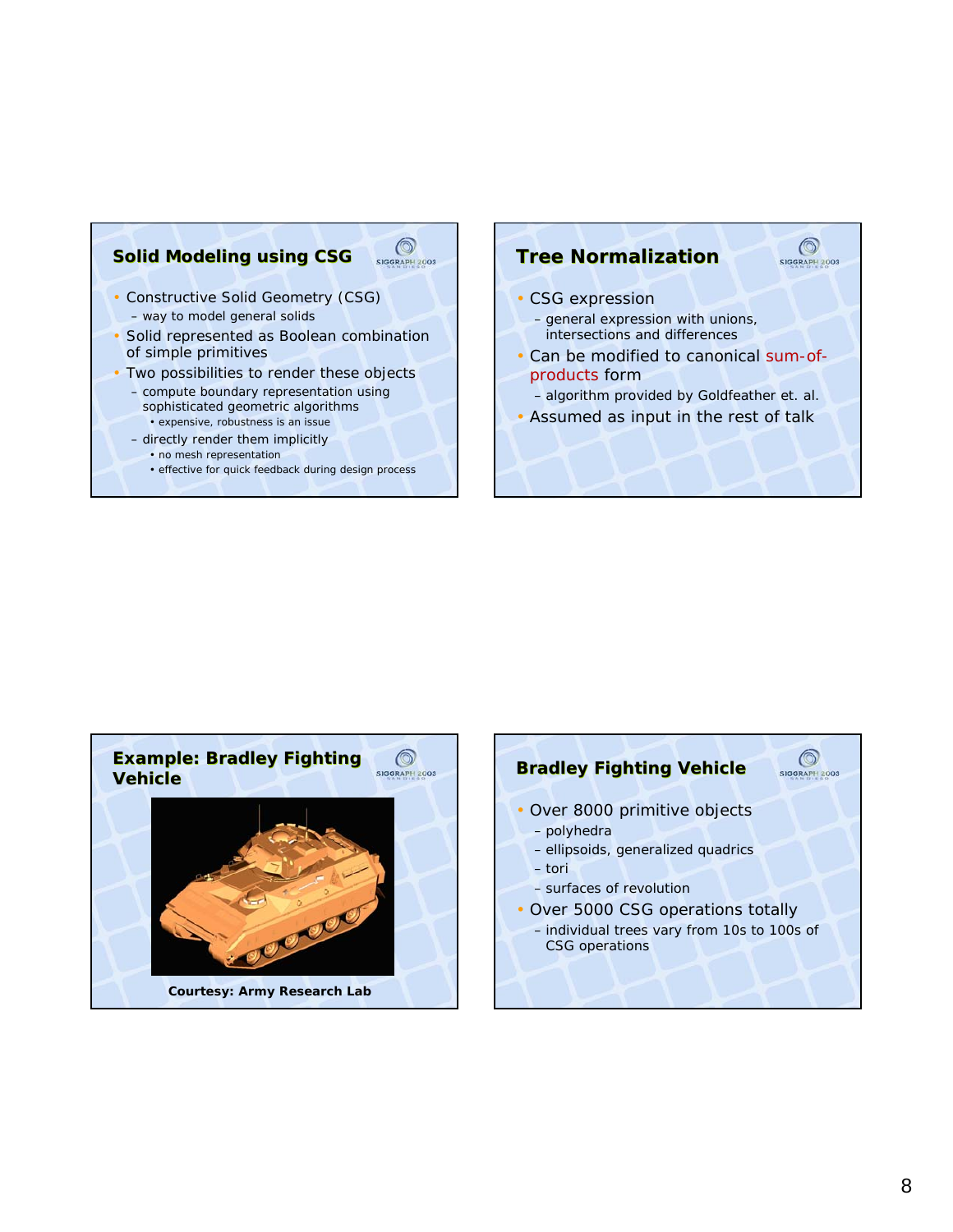



# **Main Results**



- Use two-sided depth test to sweep an arrangement of objects
- Perform CSG rendering in O(n) fewer passes (Guha et. al. – I3D '03)
	- optimal, no readbacks
- Extract arbitrary layer of a scene in *logarithmic* instead of *linear* passes
- First known lower bound results for algorithms on the GPU

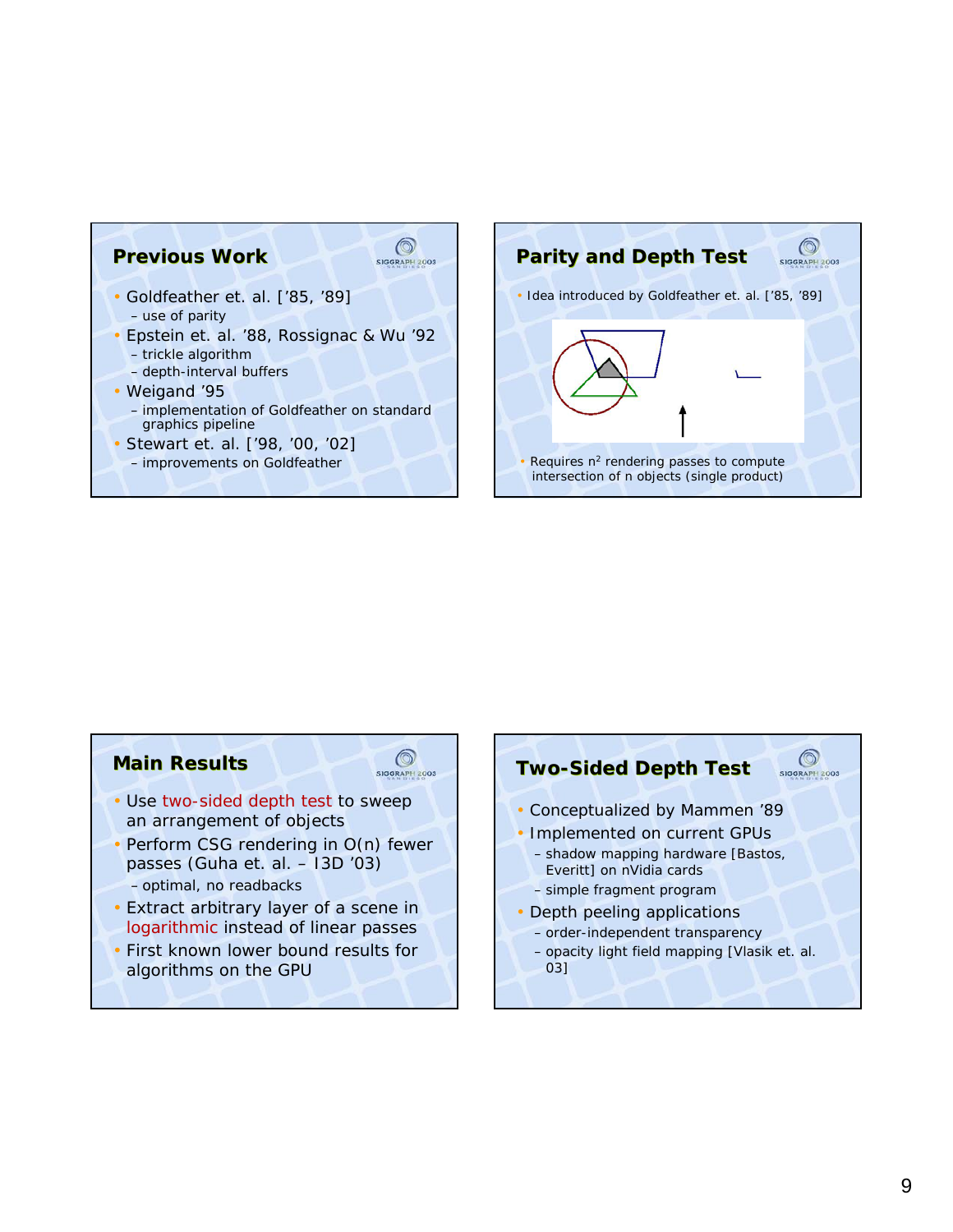



### **Algorithm: Union of Products**



- Compute each product as before
- Merge depth and color field of current product with that of prefix sum
	- prefix depth stored in second depth texture
- two pass merge step
- Rendering passes
	- single product: linear in product size
	- sum of products: sum of depth complexity

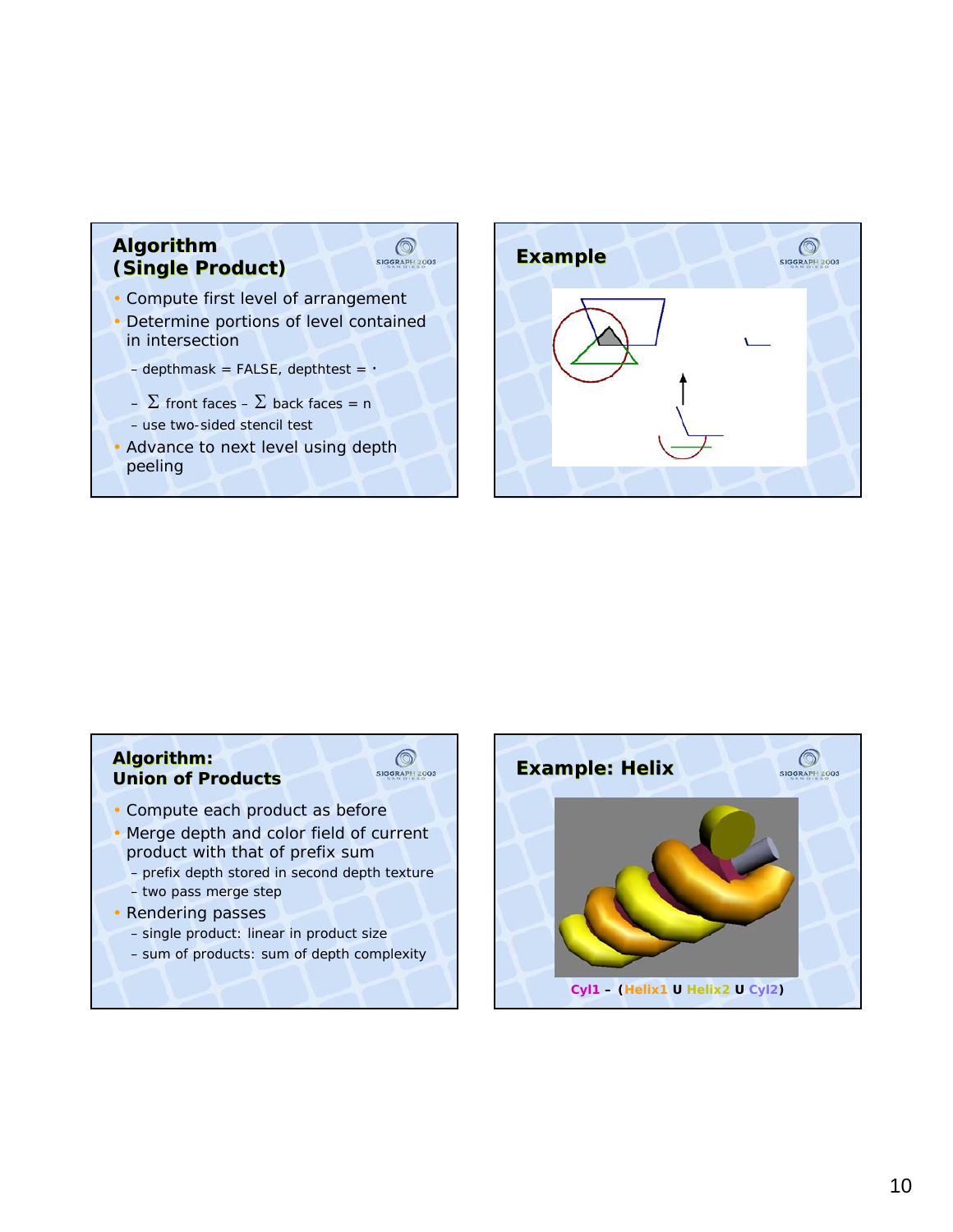





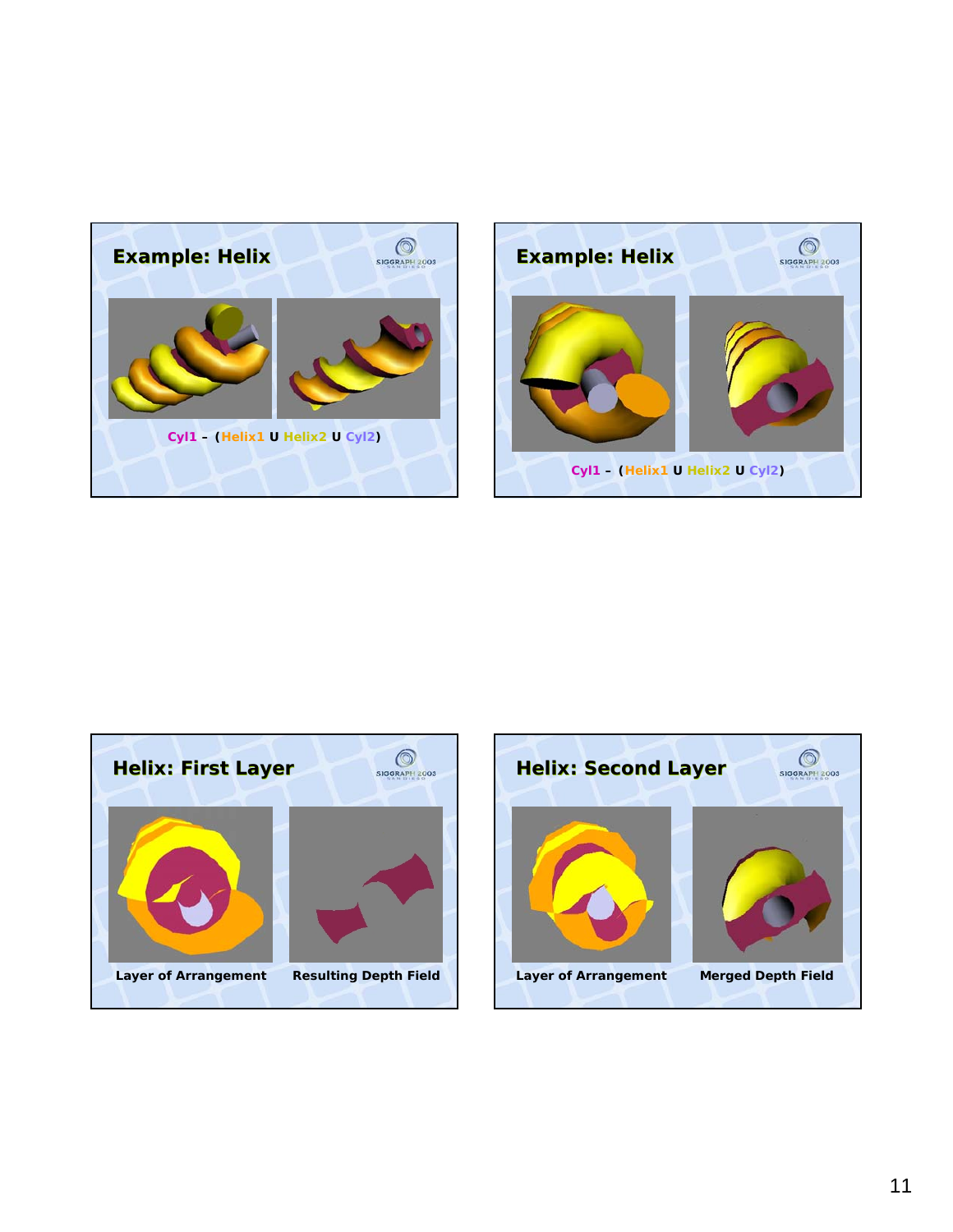



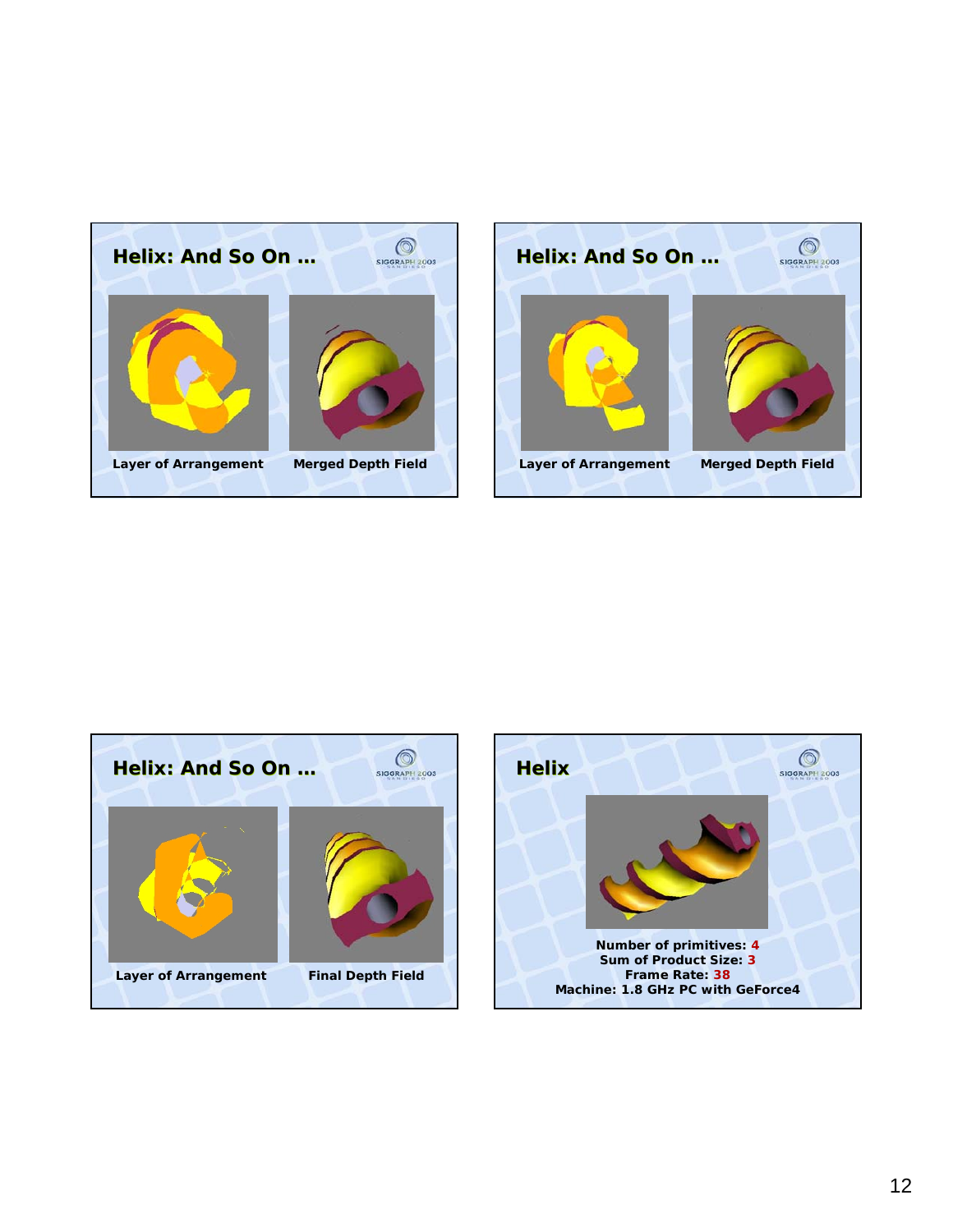



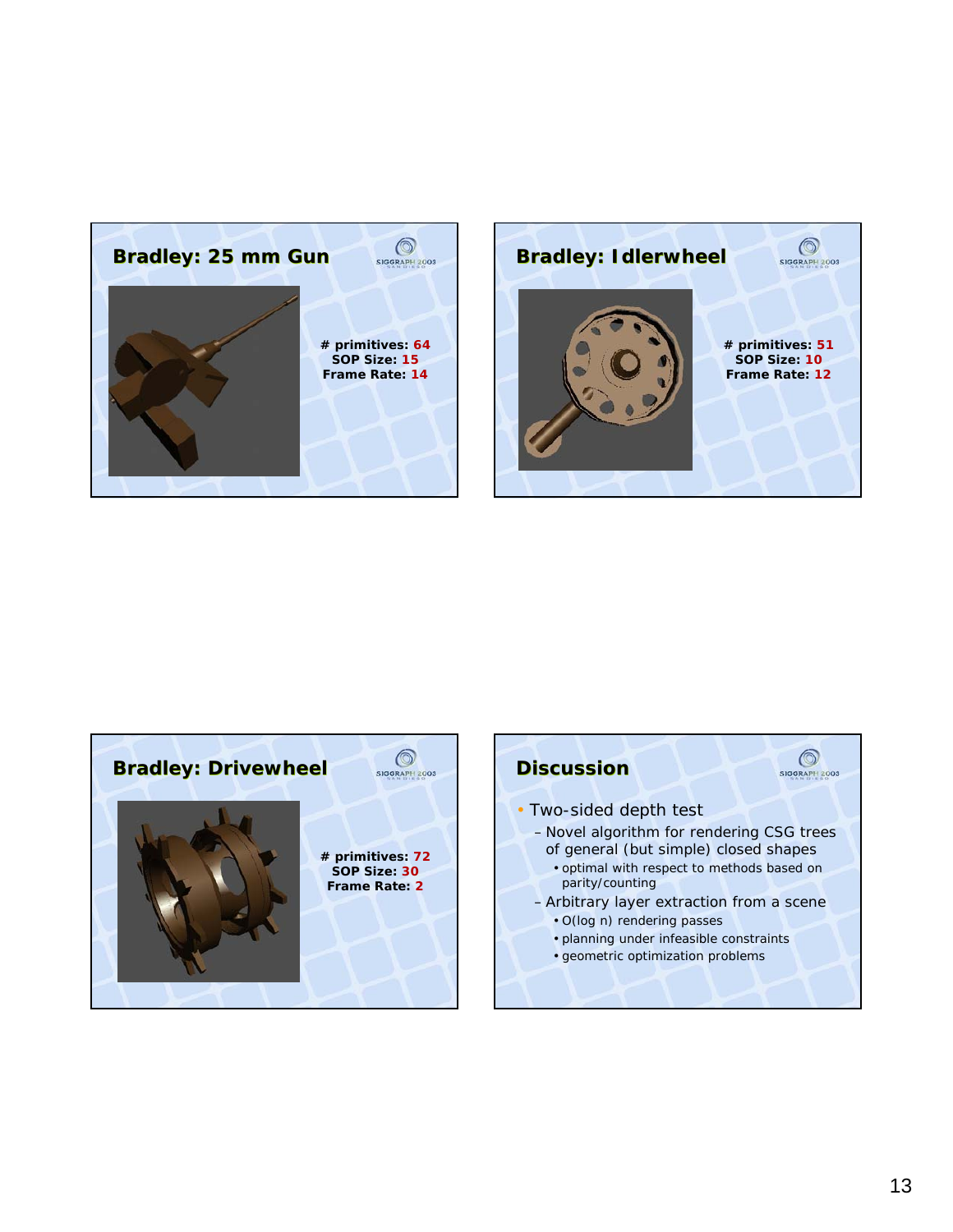



- Computing statistical measures and approximate representations to geometric data
	- given a set of points, what is its diameter? – given a collection of triangles, find the

 $\circledcirc$ 

**SIGGRAPH 2003** 

- smallest enclosing OBB?
- given two intersecting convex polytopes, find the smallest translation vector of one to separate them – penetration depth?
- given a collection of 2D shapes, pack them into smallest axis-aligned rectangle – polygon compaction?

### **Geometric Optimization**



 $\circledcirc$ 

- Solving exactly is computationally expensive
	- $-$  best fit OBB:  $O(n^3)$
	- each problem needs specialized solution
- Still interesting from a streaming point of view
	- can we design algorithms that are efficient, yet provably approximate?
- Can GPUs be used to solve these problems?

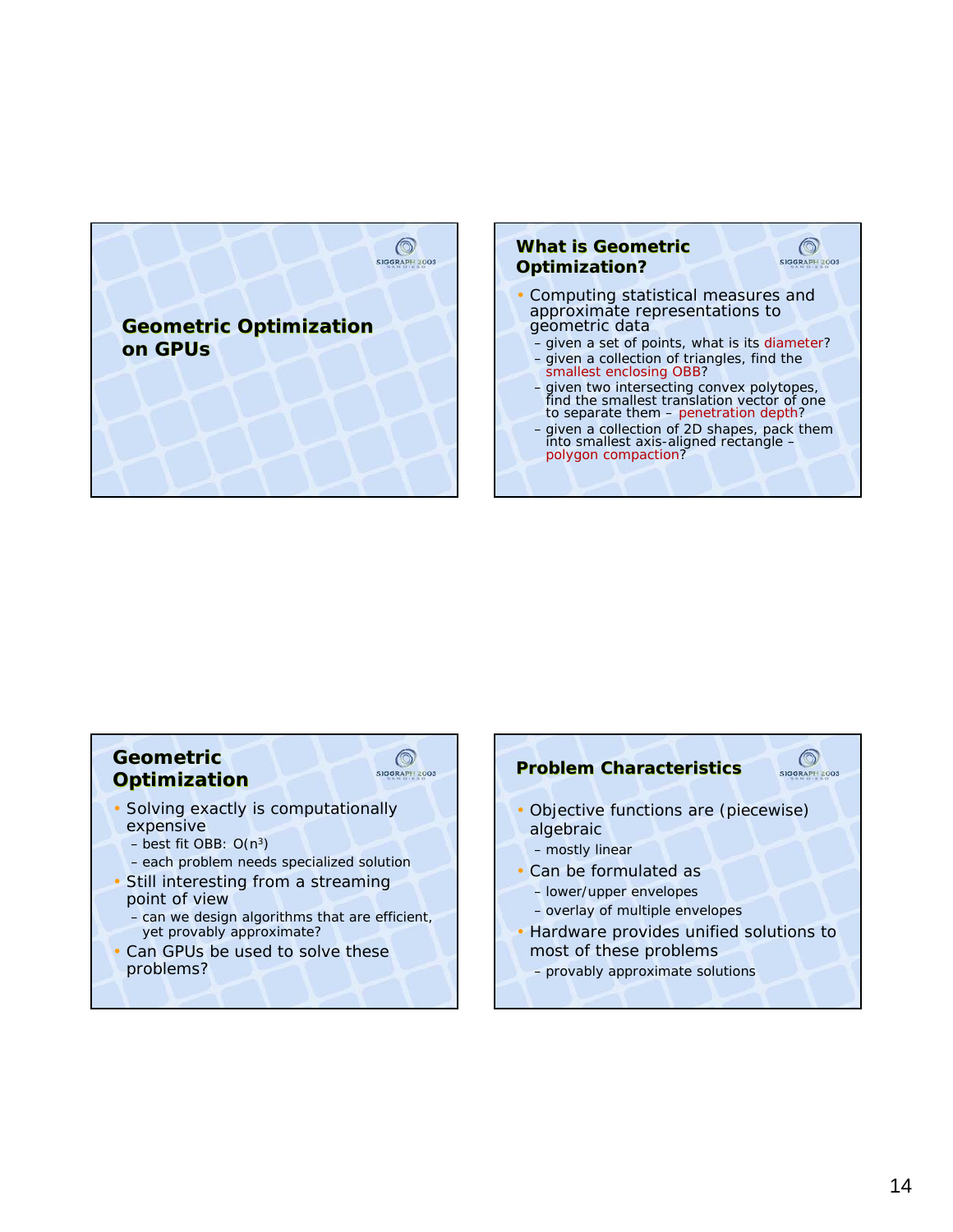





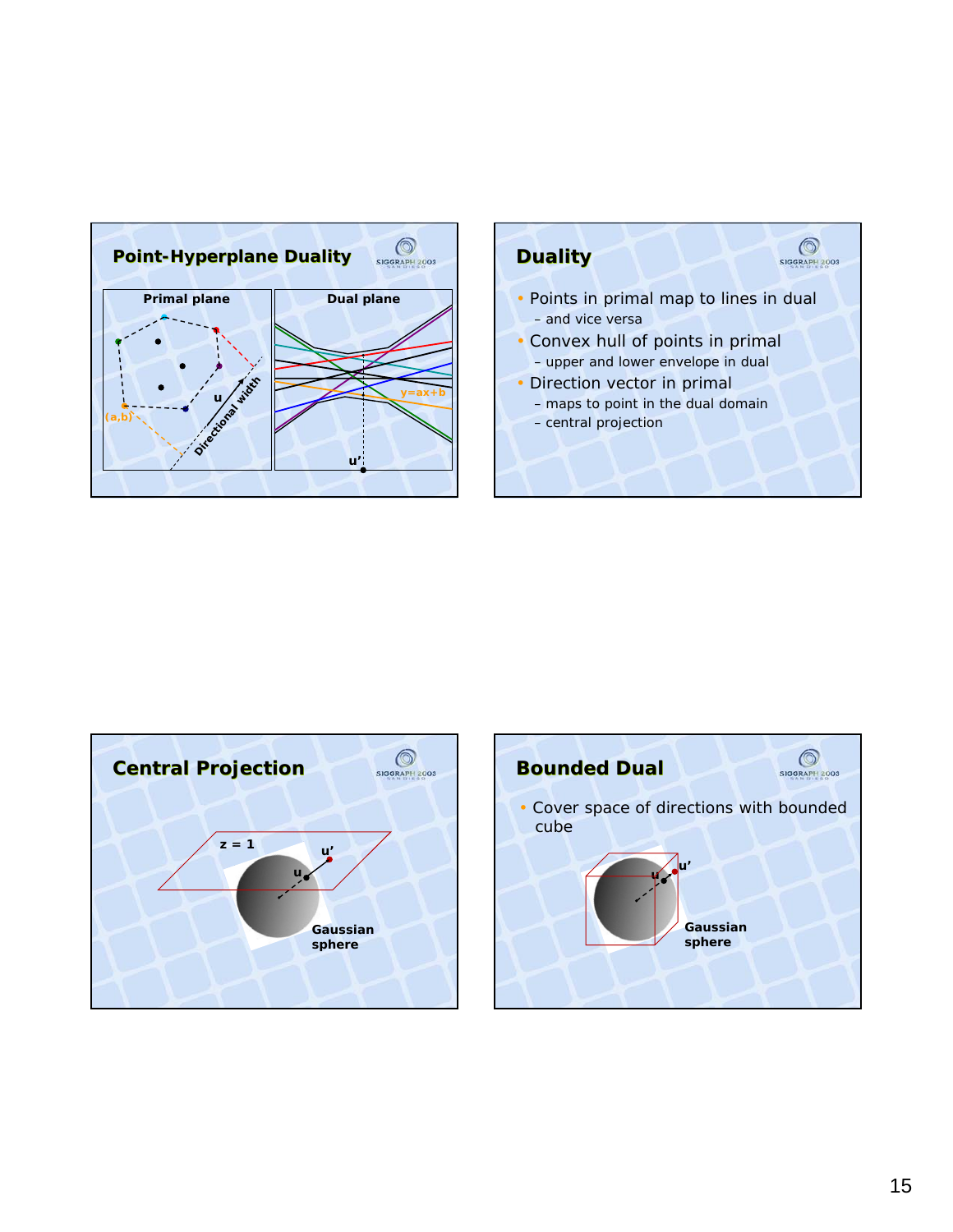# **3D Diameter**



- Diameter pair realized in the convex hull
- Dualize all the points – RGB space encodes point coordinates
- Upper and lower envelope determines antipodal pairs
- Two rendering passes to determine diameter
- Frame buffer resolution decides approximation factor

#### $\circledcirc$ **List of Problems Solved** SIGGRAPH 2003 • Extent measures

- 2D and 3D Width and Diameter
- 2D and 3D Oriented Bounding Box
- 1-Median, 1-Center and Closest pair
- Shape Matching/Fitting
- Hausdorff and Summed-Hausdorff metrics under translation
- best-fit line and circle
- Layered Manufacturing
- Path Planning (translation and rotation)

# **Penetration Depth**



- Given two objects A and B, find smallest translation vector *t* such that (A + *t*) is disjoint from B
- Equivalent to minimum distance from origin to  $(A \mathbb{C} - B)$ , the Minkowski sum
- Minkowski sum
	- quadratic complexity even for convex objects

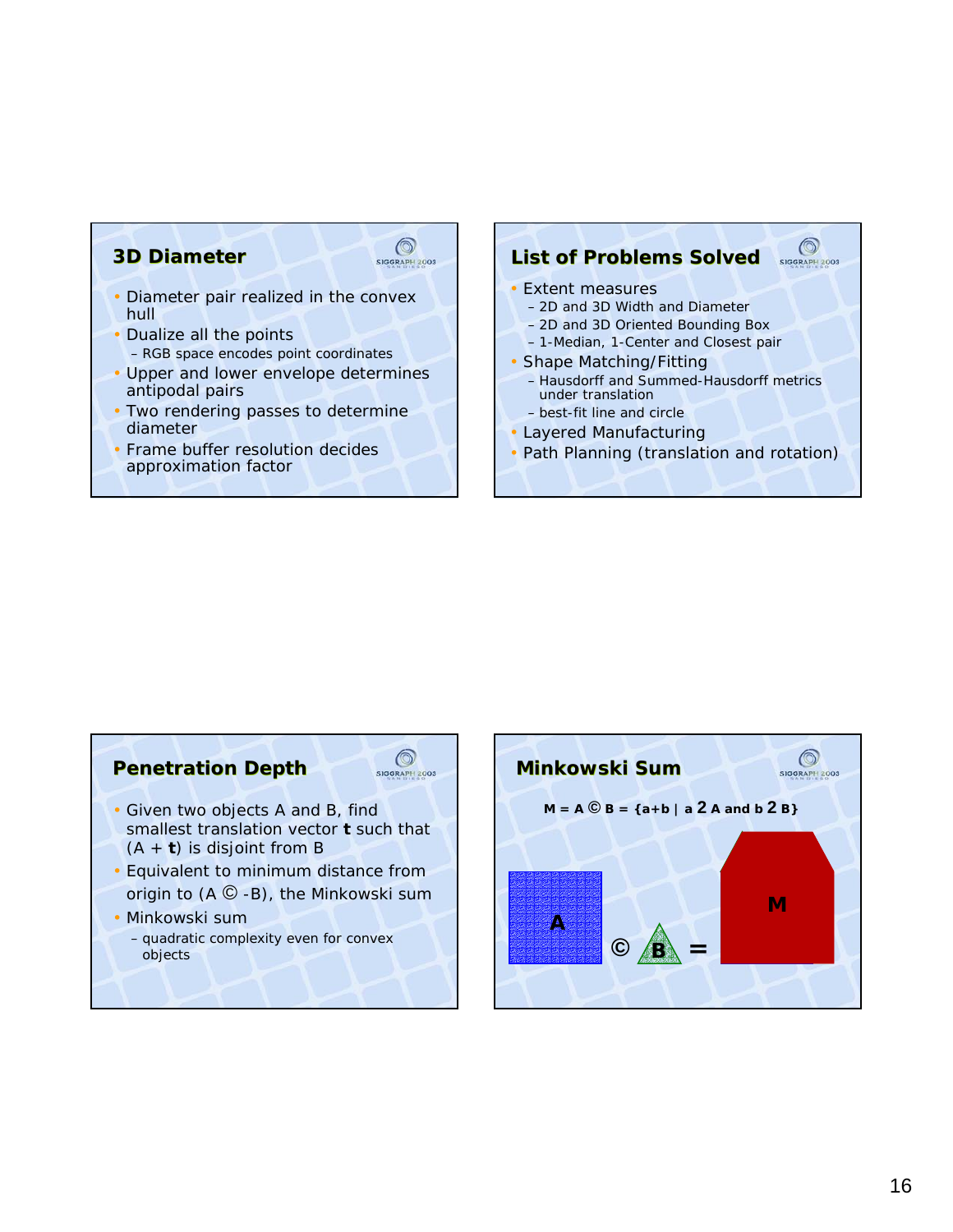



### **PD Algorithm**



- Compute lower and upper envelope of dual planes to A and –B
- Sum corresponding envelopes
- Compute minimum
- Location of minimum in dual gives translation vector

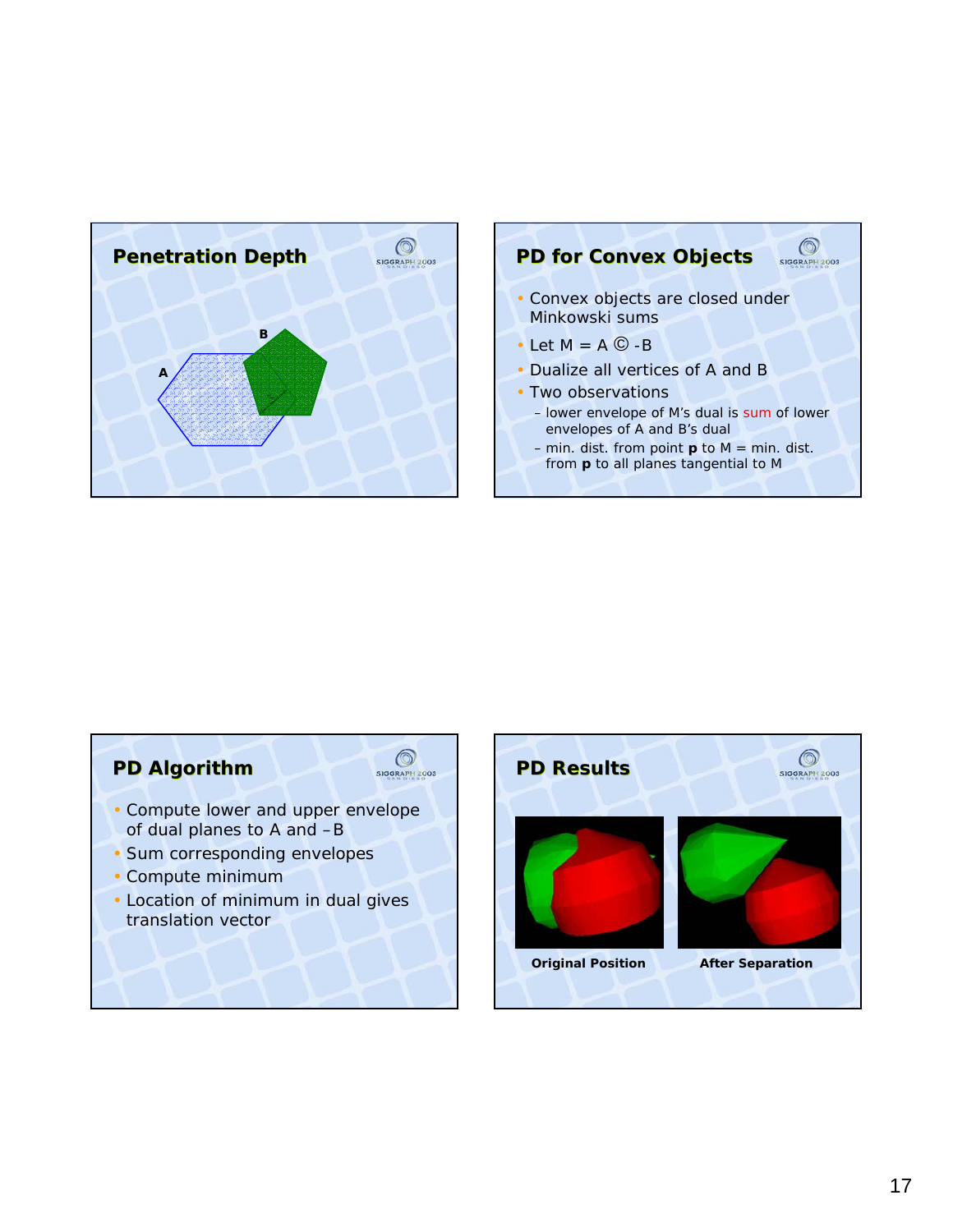

# $\bigcirc$ **Discussion** • Problem reformulation can lead to pipelined, streaming algorithms • For many applications, back-end fast geometric computations are needed • Resulting algorithms are very efficient – comparable, if not faster than sophisticated software techniques • Current techniques restricted to 2D and 3D

### **Pipelined Streaming: Conclusions**



- Stream architectures
	- alternate model for high-performance computing
	- GPU is readily accessible, easy-to-use platform for working with streams
		- numerous applications with demonstrable performance gain
	- strictly weaker than general streaming • probably stronger than circuit models